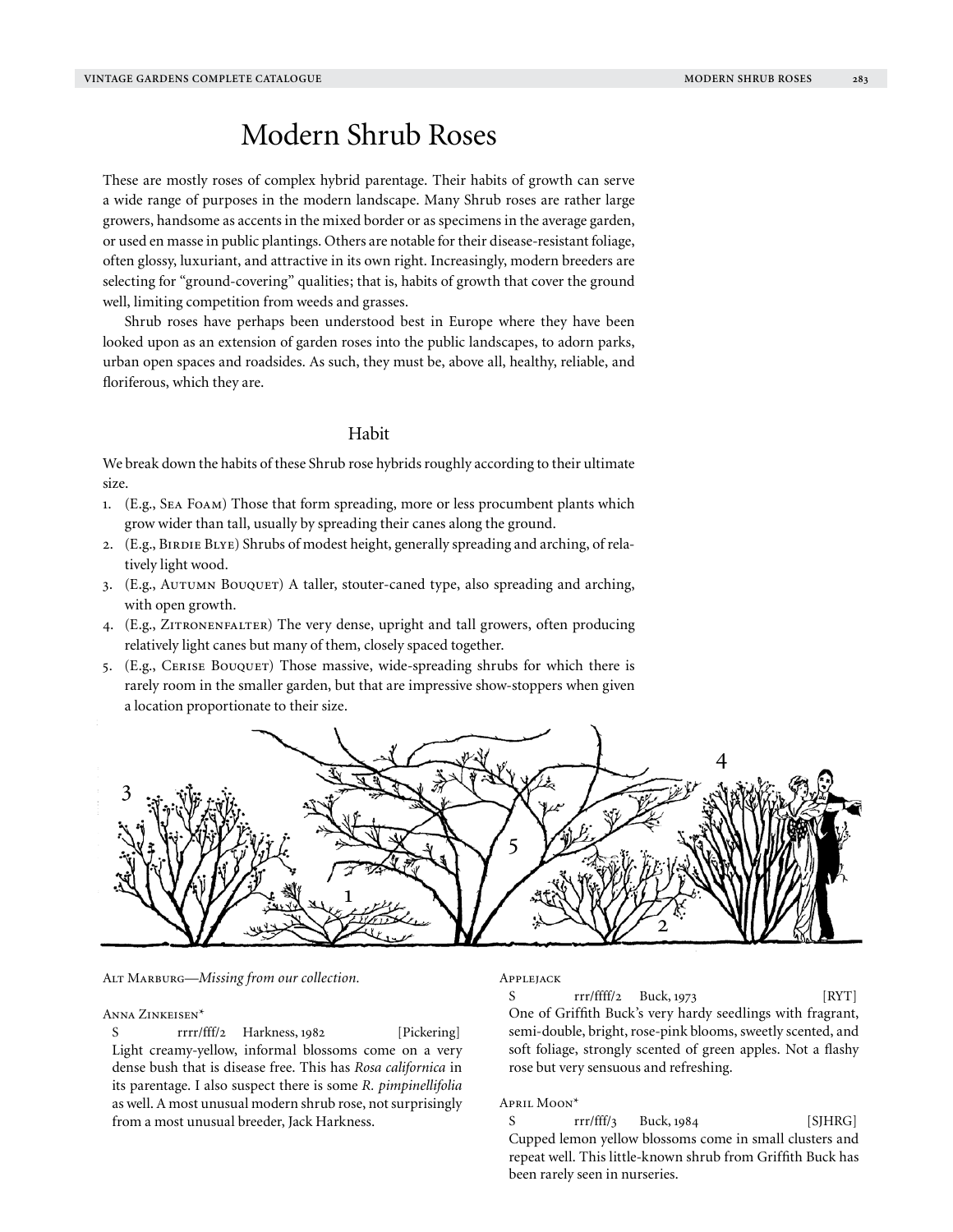# Autumn Bouquet

S rrr/fff/3 Jacobus, 1948 [Lowe] New Dawn has parented many great roses, some of which are all too little known, including this one. Very large, scrolled, fat flowers of carmine-rose with a deeper reverse. The fragrance is rich and dominated with Damask, which it derived from its other famous, fragrant parent, CRIMSON GLORY

Banshee—*Missing from our collection.*

Baroque Floorshow\*

# [BAROQUE]

 $S(GC)$  rrr/ff/1 Harkness, 1995 [Hortico] Delicately petaled, semi-double flowers open wide and flat with a casual air, well suited to this small spreading shrub. The Harkness Floorshow series is an attempt to bring a Floribunda-like flower onto a carpeting rose. The group is not very spreading, but most are nicely scented.

# Bassino\*

 $S(GC)$  rrrr/f/1 Kordes, 1988 [Hortico] A bright scarlet-crimson semi-double blossom tops a disease-free shrub good for groundcover use. We have long been searching for a rose that really does cover the ground in this brilliant color shade. Seems to be derived from Kordesii breeding lines.

## Bastei—*Missing from our collection.*

#### Basye's Purple Rose

S rrr/fff/4 Basye, 1968 [ARE] Intensely colored, maroon-purple blooms with the delicacy of petal of the Rugosas, plum-colored canes and purple thorns; a dark beauty in every way. Tall, slender-stemmed, and rather sparse of foliage.

# Belinda's Dream

# [Belinda's Rose]

S rrr/fff/3 Basye, 1988 [ARE] Dr. Basye's work at Texas A & M is legend; his search for healthful roses to contribute to modern rose breeding, admirable. BELINDA's DREAM is indeed a rose of strong constitution, with flowers of great delicacy, fullness and fragrance; scrolled, large blooms of medium, clear pink.

# BERLIN—*Missing from our collection*.

#### Birdie Blye

S rrrr/f/2 Van Fleet, 1904 [Matson] The Tea rose Bon Silène crossed with a Rambler resulted in this upright, spreading rose of modest proportions (to 4' by 5' or more), very China-like in appearance with smooth stems, green wood, light foliage, and loosely double rose-pink flowers, nicely scented and arrayed in small clusters. The plant produces so many extraordinary displays of bloom over the year that it has become an irreplaceable element in my landscaping designs.

## BISCHOFSSTADT PADERBORN [FIRE PILLAR]

S rrrr/-/4 Kordes, 1964 [SJHRG] Flowers cinnabar-scarlet, nearly single, slightly cupped, with white markings in the centers, this very healthy plant makes a large, lovely shrub with a rapid rebloom. A great landscape shrub where an intense orange is needed. The English synonym, FIRE PILLAR is aptly descriptive.

#### Blue Boy—*Missing from our collection.*

## Bonn

S rrr/fff/3 Kordes, 1950 [Pickering] Another of the great, easy-care shrub roses introduced by Herr Kordes of Germany; large, semi-double, wavy-petaled flowers of coral-scarlet, fading to coral-pink, reblooming superbly, setting a lovely crop of crimson-scarlet hips.

#### BUTTERFLIES\*

S rrr/fff/3 Mekdeci, 1997 [Hortico] Single cerise pink to scarlet blooms in conical clusters are fragrant; the plant is healthy and very cold hardy.

## Cardinal Hume

S rrr/ff/2 Harkness, 1984 [Hortico] A new old-fashioned shrub from England and the Harkness firm. CARDINAL HUME has smallish cupped blooms of wine-violet, and has been often grouped with the English roses because of its antique appearance. Fragrant, reblooming well and easy to grow; about 5' by 6'.

#### Carola

S  $rrr/f/3$  Noack, 1988 [SJHRG] Large, semi-double flowers of cherry pink shaded salmonrose with a white eye; these are produced in abundance on a healthy, compact shrub.

Castella—*Missing from our collection.*

#### Cee Dee Moss

S rrr/ff/2 Moore, 1990 [Moore] A Shrub rose with mossy blooms that repeats; Ralph Moore is amazing at filling in the gaps of roses that didn't exist before he put his hand to it. Soft pink, semi-double flowers with paler pink reverses. A fresh scent, and pungent moss on the buds.

#### CERISE BOUQUET

S rr/fff/5 Kordes, 1958 [Pickering] *R. multibracteata* crossed with Crimson Glory. A tall and especially broad shrub with unusual foliage. Flowers double, crimson-pink and fragrant, in clusters.

#### CHARIVARI

S rrr/fff/5 Kordes, 1971 [SJHRG] Another fine Shrub rose with disease resistance and coldhardiness, very large of flower, producing a wealth of HTsized blooms of golden yellow and salmon pink, fragrant, with glossy foliage.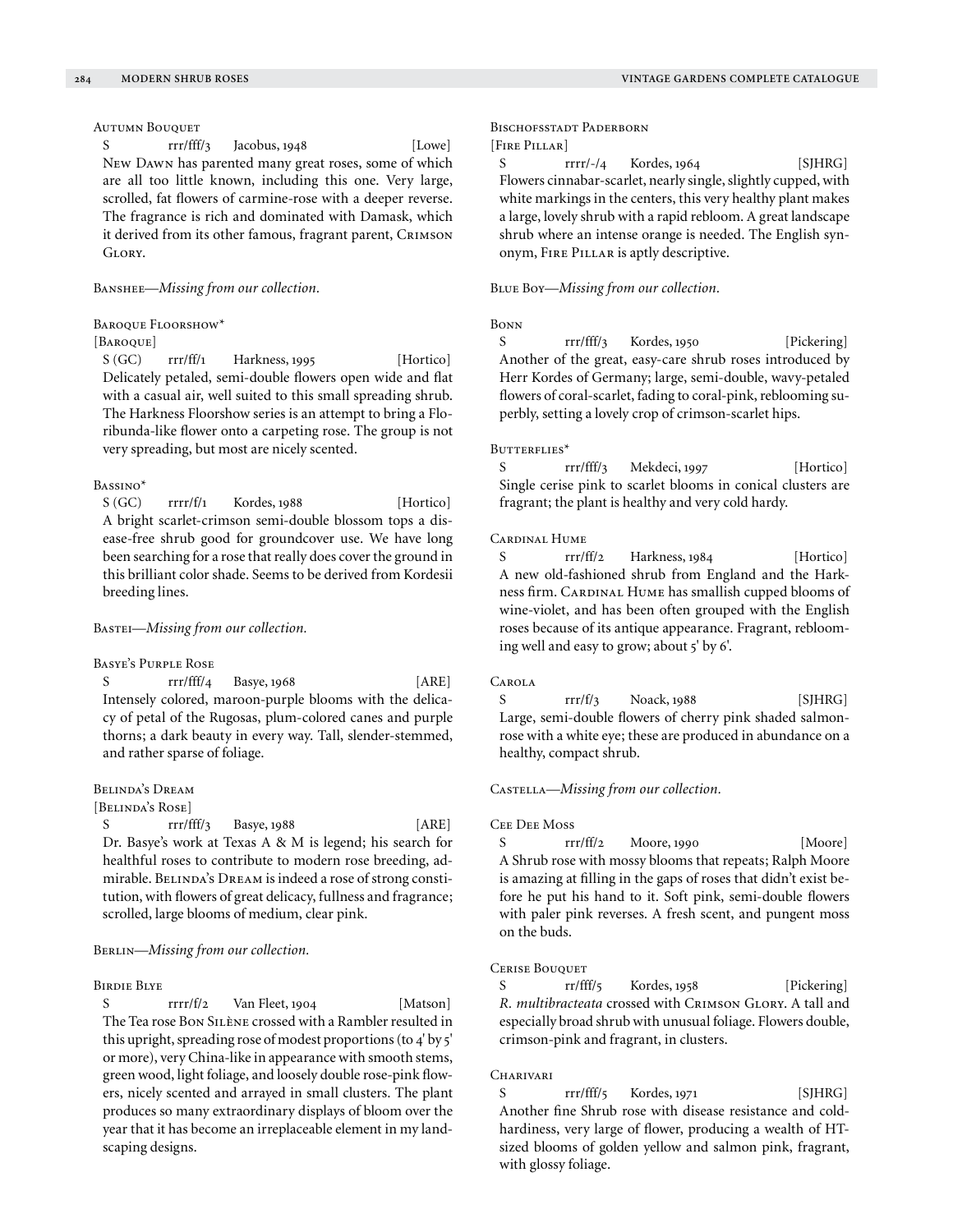Château de la Juvénie\*

 $S \t\t rr/f/5$  Gravereaux, 1901 [Guillot] A Roxburghii hybrid bred by Jules Gravereaux, this has midsized flowers of soft rose pink, very full and reflexed, making rather seductive flat pompons of pink.

## Château de Vaire

S  $0/f/4$  Sauvageot, 1934 [SJHRG] This older Shrub rose is extremely tough and hardy and a very handsome presence in the garden. A hybrid of *Rosa macrantha,* strongly upright and vase shaped, it erupts in a showy display of bright red, semi-double flowers in late May. Sets good hips.

# (Clair Renaissance™ aka) POUlsyng\*

[LILIANA, CLAIRE RENAISSANCE]

S rrr/fff/3 Olesen, 1995 [Pickering] Lovely rounded flowers of peach to peach blush, scented of old roses, cupped and crisply formed like a camellia blossom; CLAIRE RENAISSANCE™ is a triumph of breeding, deserving of its wide popularity today.

## COCKTAIL (see Polyantha Climbers)

#### Conrad O'Neal

S rrr/f/3 O'Neal; Wyant, 1966 [Charles] A rare modern shrub rose of old-fashion leanings, one of the first American-raised roses to evoke the look of the Austin roses; large, cupped flowers of deep rose red with an orange undertone, with large petals that fold and shingle in the inside the way some Bourbon roses do.

# Crested Jewel

S (M) rr/-/3 Moore, 1971 [Sequoia Nsy.] In our last catalogue, I placed this in the Miniatures by mistake, with Ralph Moore's Miniatures. We move it to the Modern Shrub roses where it belongs. A most unique rose, a compact version of the old Centifolia rose CRESTED Moss, with small deep pink blooms, sepals frilled and crested. Only a modest repeater.

## Crested Sweetheart\*

 $rr/fff/4$  Moore, 1988 [Sequoia] Very double flowers of rich rose pink are deeply scented of Damask rose, cupped and decorated with very foliaceous sepals. This is very reminiscent of CRISTATA, its Centifolia parent, except for the more modern finish to the leaves. Thorny and somewhat stiffly upright. Moderate rebloom under good conditions.

#### Crimson Floorshow\*

S (GC) rrrr/ff/1 Harkness, 1999 [Hortico] A spreading Floribunda useful for groundcover. Deep crimson semi-double flowers open to show their stamens.

## Daisy Hill

 $S(Spx)$   $0/ff/2$  Kordes, 1906 [unknown] One of three hybrids of the species hybrid *R.* × *macrantha* we have in our collection, and perhaps the most beautiful; DAISY HILL makes a beautiful, one-time display in June of very cupped, semi-double flowers of the palest shade of flesh pink, almost white.

#### Dentelle de Malines\*

S  $r/f/\frac{5}{5}$  Lens/Austin, 1986 [SJHRG] A massive once blooming shrubby seedling of *Rosa filipes* KIFTSGATE selected by David Austin from seedlings raised by Louis Lens. Very cupped blush pink blooms hide the foliage in season.

## Dirigent\*

rrr/f/3 Tantau, 1956 [SJHRG] Wide, semi-double flowers open very flat and a bit frilly, brilliant vermilion orange with a shining boss of yellow stamens. A very bushy, healthy shrub.

#### Distant Drums

S rrr/fff/3 Buck, 1985 [Heirloom] Deep purple flowers blending to parchment brown and buff, very full and rather old-fashioned looking and richly perfumed, this is one of Buck's finest roses. Not always perfect, with flowers that may not cooperate with all weathers, it is nonetheless superior among roses of unique coloring.

## Dorcas\*

S rrr/f/3 Buck, 1984 [Pickering] Very full peach pink flowers of rather perfect form are splashed and marbled and spotted with carmine pink. A color tour de force!

# **DORNROSCHEN**

#### [SLEEPING BEAUTY]

S rrr/ff/3 Kordes, 1960 [Hahn] Clusters of salmon-pink flowers, yellow on the reverse, with very pretty form and a sweet-spicy scent, produced prolifically on a large, spreading plant; not big enough to obscure Sleeping Beauty's castle, but lovely enough to honor her.

#### DORTMUND

S (K) rrr/ff/3 Kordes, 1955 [Hortico] Bright, cherry-red, single flowers with wide white centers make a fountain of color, followed by a cascade of large, bright scarlet-orange hips. A rose that never ceases to attract admirers and is visible at a great distance when in bloom. DORTMUND is the epitome of the clean, crisp, cheerful, and elegant style of Kordes' roses.

"Double Brique"—*Missing from our collection.*

#### Düsterlohe\*

"Miss House"

S  $r/ff/3$  Kordes, 1931 [unknown] We received a lovely shrub rose labeled Miss House, the name of a white Hybrid Perpetual from 1838. This is in fact another hybrid of *Rosa* × *macrantha*, the parent of Complicata, Daisy Hill, Harry Maasz, Chateau de Vaire, and LADY CURZON. DÜSTERLOHE blooms profusely with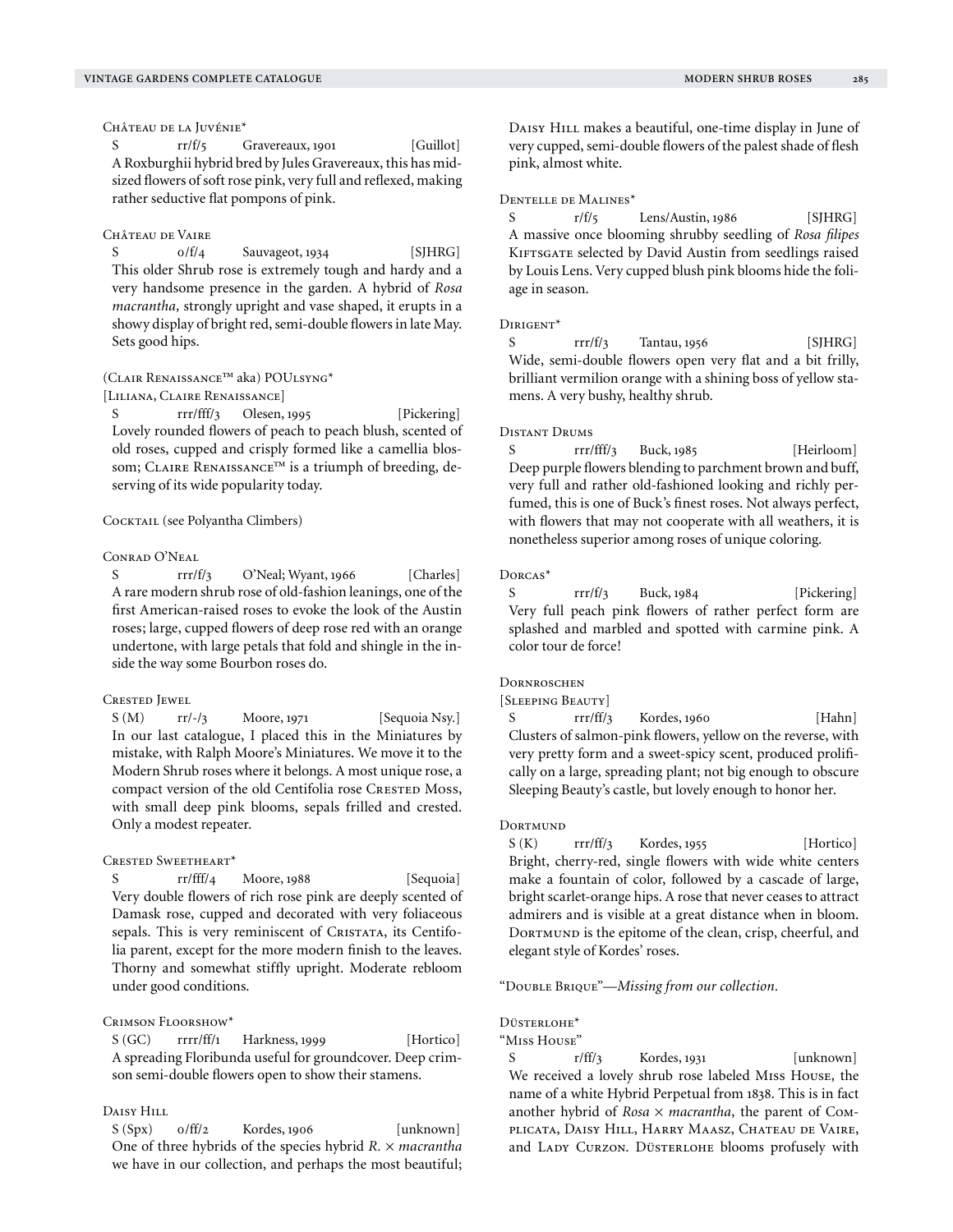soft mauve-crimson, semi-double flowers, blush-lilac in the centers.

## Edith Schurr

S rrr/ffff/3 Stanard, 1976 [Manners] Leverkusen has long been a favored shrub rose in Europe and has passed on much of its charm to this rose, a very double, large citron-yellow bloom of intense Damask fragrance. We are now able to offer a virus-free form of this lovely rose.

# **ELMSHORN**

S  $rrr/f/3$  Kordes, 1951 [Liggett] I have always been charmed with the lovely, simple formality of the rosette form of Elmshorn's flowers. They are like larger, rose-red versions of The Fairy's diminutive flowers, but borne on a very large and arching shrub, which repeats cheerfully most of the summer.

## **ERFURT**

 $S$  rrr/fff/3 Kordes, 1939 [SJHRG] Charming, semi-double, wide blooms of lavender-pink with a creamy center; the flowers have a wavy, carefree quality well suited to landscape planting. ERFURT is robust, rather thorny, but covered with dark, glowing foliage.

## **FOLKSINGER**

S rrr/fff/4 Buck, 1984 [Pagliari] Cupped blossoms of soft apricot, peach-pink at the edges, large and fragrant; another of the very hardy creations of Griffith Buck of Iowa.

# Frank Naylor

S rrr/ff/2 Harkness, 1978 [Lanphere] An amazing chain of very large and double flowers went into the breeding of this unassuming, single red rose with a soft yellow eye. Its fragrant, simple flowers and bushy, handsome growth give it the look of some exotic wild rose.

#### **FRECKLES**

S rr/ff/2 Buck, 1976 [Sequoia] Double flowers open wide to a cupped form showing yellow stamens; flowers are bicolored, peach pink inside, the reverse flecked, stained, spotted with cerise pink. Another fine, hardy rose from the late, and very talented, breeder Griffith Buck.

## FRITZ NOBIS

S  $0/fft/3$  Kordes, 1940 [Schultheis] Large, Hybrid Tea-styled blooms of creamy white with a strawberry-salmon reverse; the plant is large and robust, with lustrous, healthy foliage. This is a rose of subtle coloring and is very sensitive to weather, usually a soft shade of pink with a deeper reverse, but in cool coastal climates it often behaves as here, paling to near white.

# Fun Jwan Lo

```
[Oporatab 22449]
```
o/ff/2 USDA, 1924 [Robinson] This unassuming, spring-flowering rose from China has long been used as a rootstock rose in California, and is particularly appropriate as an understock for roses of Tea and China ancestry. Because it has so often escaped the confines of its duties below ground, and thrives as a roadside attraction here, we have grown to love its delicate, blowzy pink blooms which soften the roughest of landscapes. The Chinese name translates as "The Dressing Pavilion of the Emperor's Ladies," the drily numerical pseudonym was given to it by Frank Meyer of the United States Department of Agriculture.

## Gartendirektor Otto Linne (see Hybrid Musks)

## GARTENEEE

 $S(GC)$  rrr/f/1 Bergmann, 1987 [SJHRG] Garden Fairy is a good name for this, the look and habit of this plant being very much in the style of the old Polyantha The Fairy; semi-double, deep rose-pink flowers fade to soft pink, the pyramidal clusters having a lively, multicolored look.

# Gay Vista

S rrrr/f/3 Riethmuller, 1957 [SJHRG/Leloy] A shrub from Australia which in many climates can be treated as a Floribunda, but in warm winter climates builds to a large plant. It is rather like have a shrubby, remontant form of that fine old Rambler AMERICAN PILLAR. Single flowers of cerise-pink with a white eye, in moderate to very large clusters; a warmer color than AMERICAN PILLAR's cool carmine.

# Gee Whiz\*

S rrr/fff/2 Buck, 1984 [Roses Unlimited] Spectacularly streaked and spotted yellow-orange over vermilion, this rose is deserving of its crazy name. All that and fragrance to boot!

#### **GLORIETTE**

S rrr/ff/3 Cocker, 1979 [SJHRG] A cheery yellow, semi-double flower that blooms in clusters of large flowers, the blooms are crowded in upright clusters and set large, pear-shaped hips. Foliage glossy and healthy.

# GOLDBUSCH

S r/fff/3 Kordes, 1954 [Pickering] A really lovely shrub rose, and one that I think works well with old roses of magenta and purple tones; flowers globular, ochre yellow to buff with a spicy scent. Takes after its Eglantine parents in foliage and general tidiness.

## Golddorf Seppenrade

[Sutton Place]

S rrr/fff/2 Scholle, 1972 [SJHRG] For those particular about colors I recommend this yellow shrub rose. Its tulip-shaped flowers are a light clear yellow, tinted gold inside the petals, making for a beautiful glowing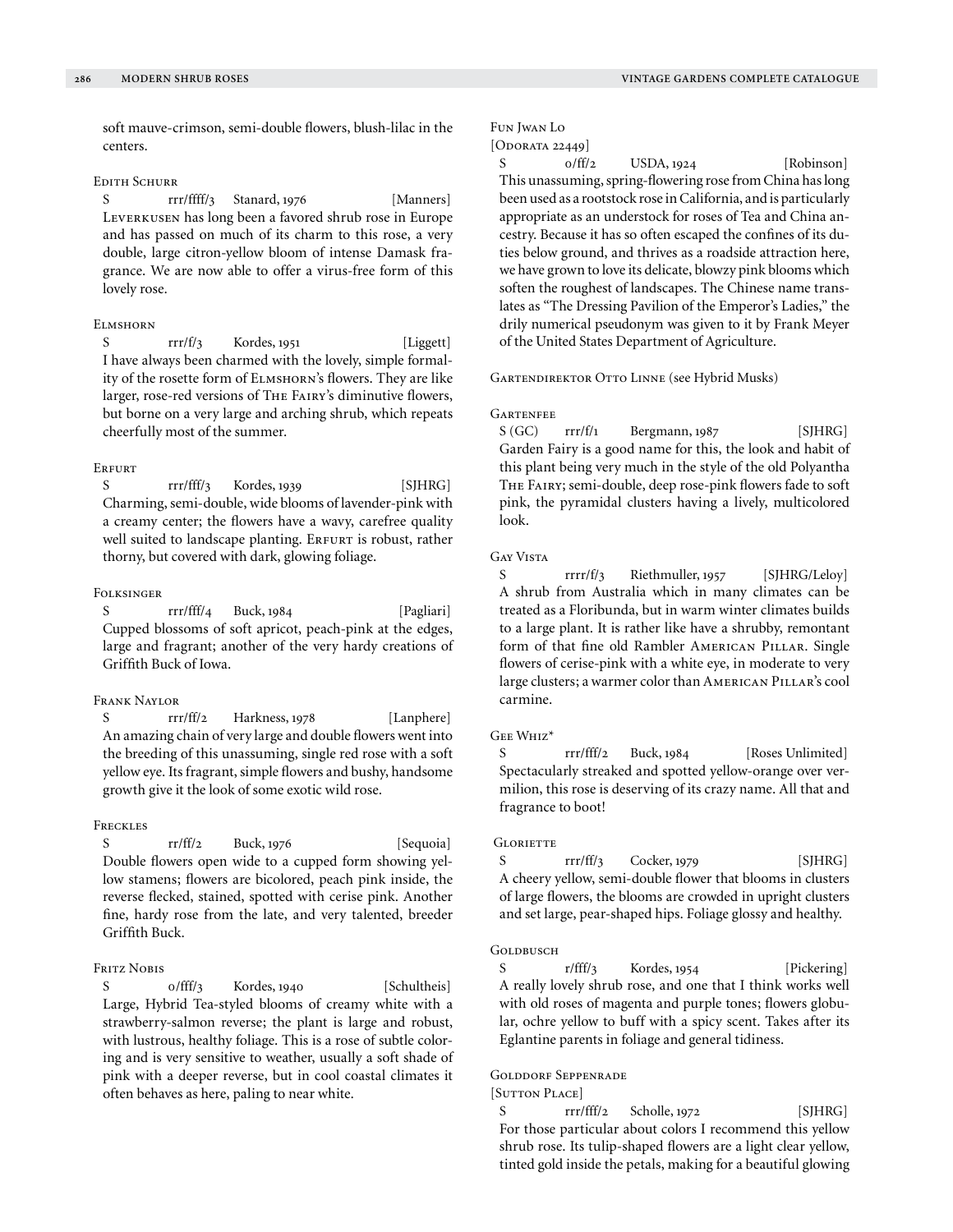yellow that is not too saturated in color. Deep green foliage is tinted olive green and highly glossy.

## Golden Mozart\*

S rrr/f/3 Verschuren, 1986 [Hortico] An impressive shrub with modest, semi-double flowers of rich butter yellow, reminiscent of some of the larger flowered Hybrid Musks like Penelope, but with a more modern look in foliage.

#### GOLDEN PROMISE—*Missing from our collection*.

# Golden Wings

rrrr/fff/2 Shepherd, 1956 [Hortico] A Hybrid Tea crossed with a Hybrid Spinosissima. Large, single, butter-yellow flowers with prominent amber-red stamens, in clusters, opening successively and so creating a long production of bloom, repeated again and again. Can sucker, but what could be lovelier than a thicket of this?

# Gräfin Esterhazy\*

S 3/ff/rr Geschwind, c. 1900

[Ashdown; Fineschi]

This is a very enigmatic rose from Hungarian breeder Rudolf Geschwind. The date is uncertain, but likely to have been introduced around the turn of the 20th century. *Modern Roses* classes this as a Hybrid China, because they don't understand that classification. This a modern shrub, probably very cold hardy and at least somewhat remontant. Flowers are double, cupped, old-fashioned, rich rose-pink. Foliage is very glossy, revealing a Wichurana parentage.

# Grandma's Pink

S rrr/-/2 Moore, 1991 [Sequoia] A compact shrub with very double, quartered flowers with great charm. It was raised from the HP MARCHIONESS OF LONDONDERRY.

## Grouse—*Missing from our collection.*

GÜTERSLOH (see Hybrid Musks)

## Hamburger Phoenix\*

S rrr/-/3 Kordes, 1954 [Hortico] Large semi-double flowers of rich velvet crimson, streaked white at the center, this clean and productive Shrub rose is a valuable landscape asset.

#### **HANSEAT**

S rrr/f/4 Tantau, 1961 [Sherman] Twenty years ago I was encouraged to grow this rose after reading the description by Siegfried Hahn in the *Roses of Yesterday and Today* catalogue; I have never been disappointed, as its unusual coloring is very beautiful; single flowers of colchicine-carmine with cerise stamens, tinted with green. A very bushy and handsome shrub.

#### Happenstance\*

# $S(GC)$  rrrr/ff/4 Buss, 195? [Huntington] (MinCl)

One of our favorite roses, believed a root-sport of Mermaid, with Mermaid's single canary-yellow flowers and amber stamens, about 3" across, and a miniature version of the glossy, olive-green foliage of MERMAID. Like its parent blooms continuously from May till December. We have been told that this was in fact introduced by Denison Morey, but include the introduction information we have gleaned from the pages of the *Combined Rose List,* presuming that Peter Schneider has been able to research this.

#### Harmonie—*Missing from our collection.*

## Hawkeye Belle

S rrr/fff/3 Buck, 1975 [Heirloom] Old fashioned flowers of many petals, scrolled, opening slowy, this rose has the palest tints of color from salmon pink to pinky buff, with frilly edges. Very hardy and a strong grower.

Heinrich Conrad Soth (see Hybrid Musks)

#### Henry Kelsey

S rrr/fff/3 Svejda, 1984 [unknown] Excellent as a climber especially in cold climates, Henry Kelsey is an elegant shrub with glossy dark green foliage, needle-like spines and flowers reminiscent of the APOTHEcary's Rose, in a brighter shade of red with a white eye.

#### **HERBSTFEUER**

[Autumn Fire]

S  $rrr/ff/3$  Kordes, 1961 [Lowe] A rose to grow if you love rose hips; HERBSTFEUER sets an abundance of bottle-shaped, orange fruits that turn brilliant scarlet. Flowers are large and semi-double, of a singly saturated scarlet, showing a tight bunch of golden stamens. It is such a remarkable thing to find a rose that fruits so readily, the fruit ripening quickly to a vivid color, and yet bloom so repeatedly, so that it can be enjoyed for both fruit and flowers for many months.

#### "Hofgartner Kalb"

S rrr/fff/2 unknown, unknown [HRG] Large, very shapely, rose-pink flowers that last long, are sweetly perfumed, with an undertone of apples. We wish there were something else to call this lovely mystery rose, as it carries the name of a lost Hybrid Perpetual, and is very distant in every regard from that class. We believe it to be a shrubby descendant of a Wichurana, perhaps of New Dawn. It has all the fine qualities of health and floriferousness often found in New Dawn's offspring.

# HONEY SWEET\*

S rrr/fff/3 Buck, 1984 [Sequoia] Scrolled blooms of peach pink reversed deep salmon; this is a rose with very changeable coloring and sweet honey fragrance.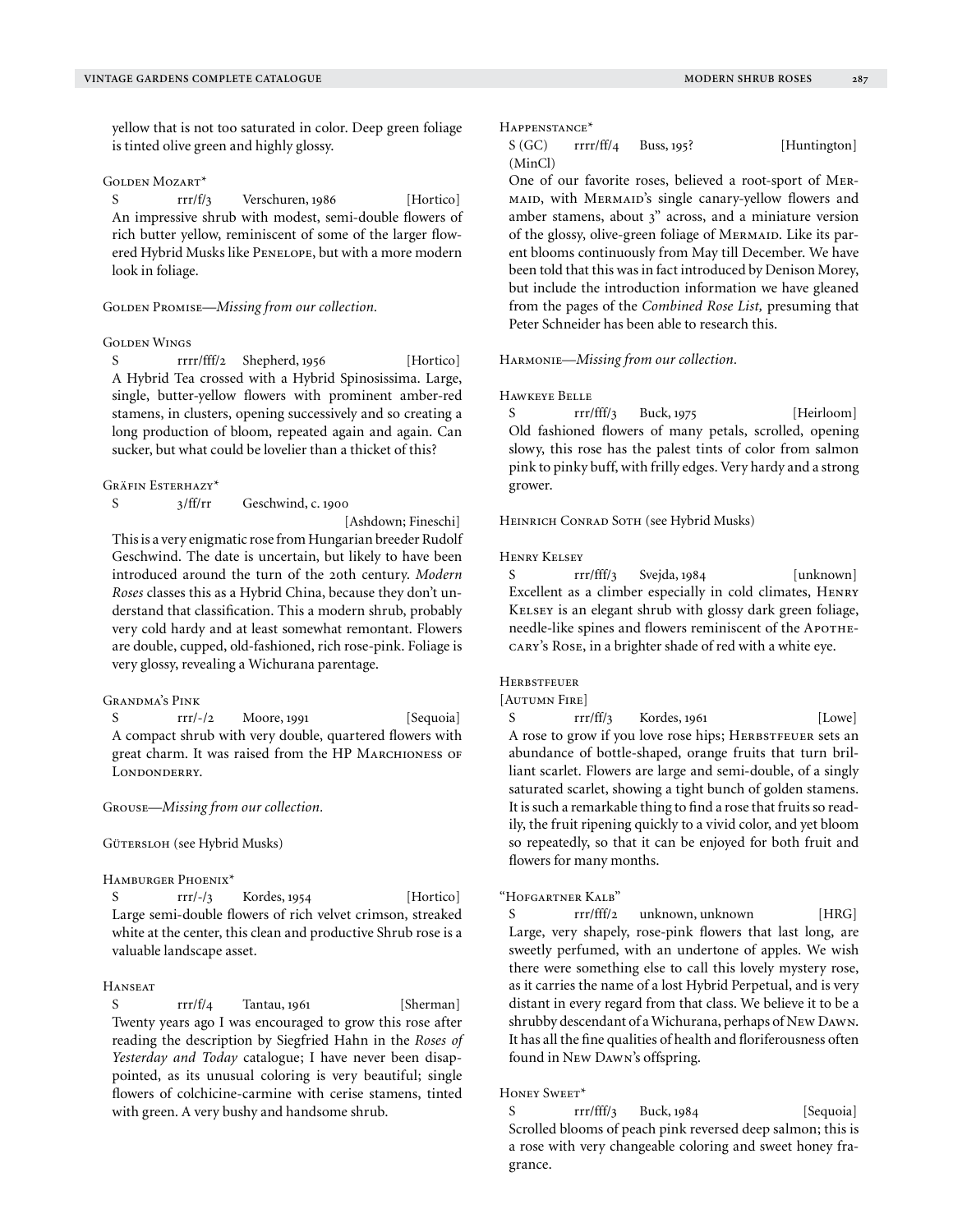Honorable Lady Lindsay\*

S rrr/ff/3 Hansen, 1939 [Wayside] A robust shrub rose bred from New DAWN, the HONORABLE LADY LINDSAY is soft rose pink, with very double blooms of rather delicate form.

## Illusion

 $S(K)$  rrr/ff/3 Kordes, 1961 [Hahn; Kern] From Kordes of Germany comes this rose of rare coloring; deep cinnabar-red to dusky, maroon-scarlet, with a silken sheen to the petals. A disease-free and robust grower with a continuous display of blooms, and I think one of the most intense roses that I know. Though it is light on fragrance I recommend this to anyone who wants a rich and brilliant color.

## Jacqueline du Pré

rrr/ff/4 Harkness, 1989 [Heirloom] The firm of Harkness has shown with this rose its continued leadership in the breeding and selection of new roses. A charming, old-fashioned introduction; semi-double, blushpink to creamy-pink blooms of cupped formation. A tall, spreading, bushy and elegant shrub.

## James Mason

 $o/fff/3$  Beales,  $1982$  [Hortico] Peter Beales' complement to the old roses, and deserving of a place among its ancestors; large, wide, semi-double, brightred flowers with a broad cluster of straw-colored stamens, very reminiscent of the APOTHECARY ROSE, but on a large, arching and spreading shrub.

## Jazz Club

#### S rrr/ff/4 Vintage Gardens, 1995

[Lowery/Robinson]

Lustrous, bright-green foliage that is iron-clad, always disease-free, and densely covers the plant; informal, semi-double flowers of soft-apricot shot with yellow and amber. This everblooming rose will fit beautifully in every garden where a touch of apricot is wanted, and fussing is not. An exclusive from Vintage Gardens.

# **KENT**

 $S(GC)$  rrrr/-/1 Poulsen, 1988 [Hortico] One of the series of County roses, groundcovers now very popular in Britain, KENT is one of the cleanest shrubs we have ever seen; it produces small, double, white blooms in a truly continuous show. Bushy, somewhat upright and spreading to about 4'.

KOMMERZIENRAT W. RAUTENSTRAUCH *Missing from our collection.*

## Kordes Brilliant

S  $rrr/f/3$  Kordes, 1983 [SJHRG] Not to be confused with BRILLIANT or DETROITER, the very famous Kordes HT. This new bearer of the name is less subtle, but very deserving of the adjective. Its flowers are the most intensely saturated orange I have ever seen. Even at the

end, as they shatter, the color is remarkable. Healthy and a dependable rebloomer.

Lavender Friendship (see Hybrid Musks)

LILLIAN GIBSON

S (HBlanda)

r/fff/1 Hansen, 1938 [Matson] Though once-blooming, LILLIAN GIBSON is one of the finest shrubs for ground-cover we know; poised, reflexed, rosepink to blush-pink flowers with great delicacy of style. One of the hardiest roses we grow, derived from the Northern species *Rosa blanda.*

# LITTLE MERMAID<sup>\*</sup>

 $S (CG)$  rrr/f/2 Moore, 1995 [SJHRG/MPR] (MinCl)

Like HAPPENSTANCE, a dwarf sport of MERMAID with very round, single, butter yellow flowers and a more adaptable nature, being less prone to dieback in poorly drained soils than Happenstance.

#### **Lucinde**

 $S$  rrr/ff/3 Kordes, 1988 [SJHRG] Scrolled buds of deep yellow open to a glowing light yellow tinted chartreuse. Very floriferous, hardy and disease-resistant. Might work well as a small climber. We have been very impressed with this rose and look forward to offering it in the years ahead.

# Lyric—*Missing from our collection.*

#### Mabelle Stearns

S rrr/ffff/1 Horvath, 1938 [Historical Roses] Soft, peachy-pink blooms, very double and beautifully scrolled and reflexed with a silvery-pink reverse; MABELLE Stearns was a forerunner of the groundcover roses, and is rather like a ground-covering version of La France. Elegant and exquisite.

## Magenta (see Floribundas)

#### Magenta Floorshow\*

 $S(GC)$  rrr/ff/1 Harkness, 1999 [Hortico] Rich, rosy magenta flowers with large petals and a bright center of yellow stamens; this is the sort of crimson purple that passes for red among Rugosa roses, but this rose has modern foliage and Floribunda style. A modest carpeter with big flowers.

#### Maigold

S 0/ffff/3 Kordes, 1953 [Manners] A very early bloomer with buff-yellow flowers of intriguing perfume, combining a sweet Tea scent with the linseed-oil scent of *R. foetida.* We are very grateful to be able to offer this virus-free form sent to us from Malcolm Manners, as the MAIGOLD that has be widely distributed for years is made weak and very unattractive by the presence of virus.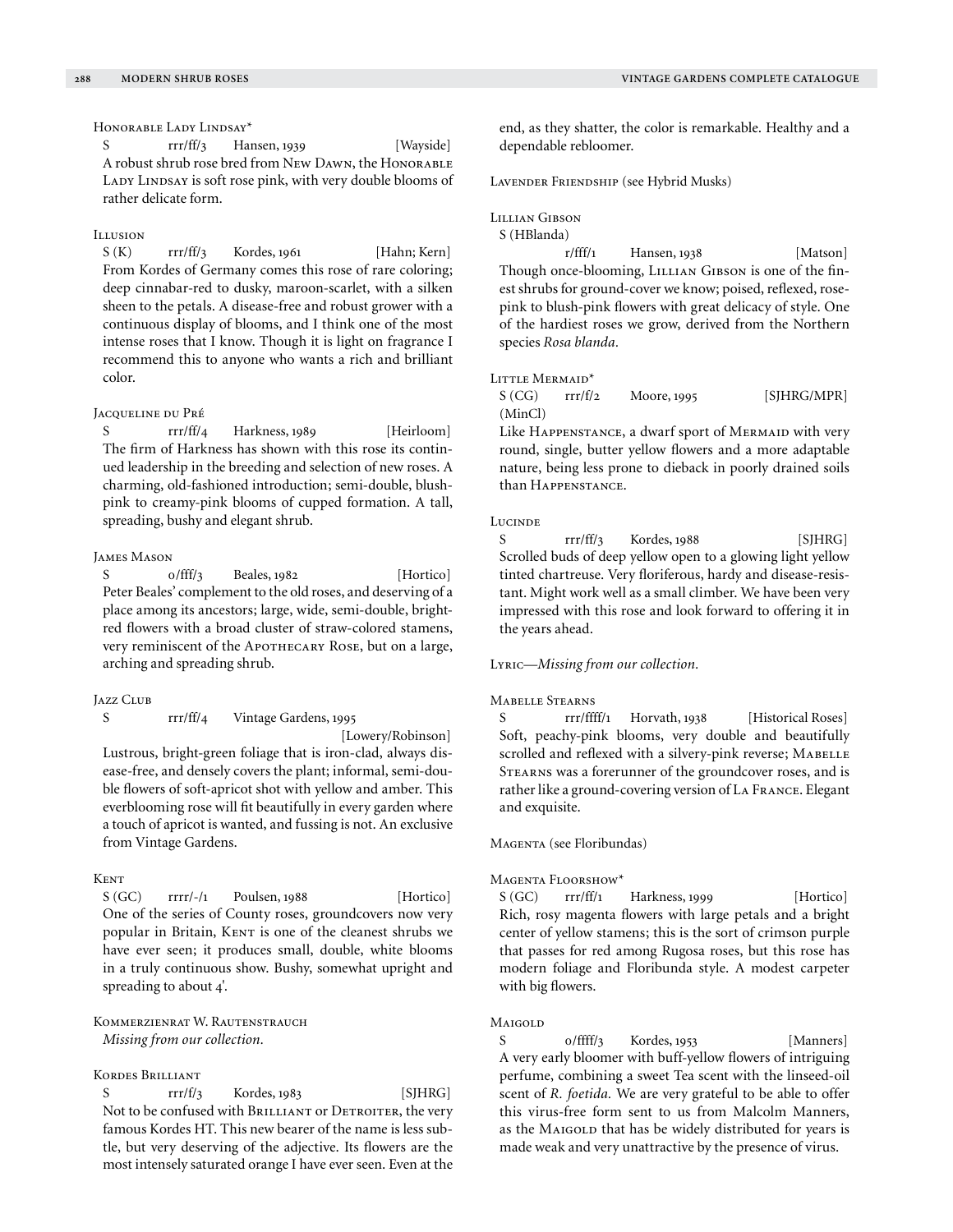# Marguerite Hilling

S (HMoy) rrr/fff/4 Hilling, 1959 [Lowe] A pink sport of the famous Pedro Dot Shrub rose Nevada. Marguerite Hilling's flowers are semi-double, rosymauve with yellow stamens; a great mountain of soft, greygreen foliage, smothered with flowers in the spring, with a continuous show thereafter, particularly abundant in the fall.

## MEILLAND DECOR ARLEQUIN

S rrr/ff/3 Meilland, 1986 [SJHRG] Brightly colored flowers of gold edged strawberry red, cupped, semi-double and long-lasting. This is an extraordinary bloomer that makes a robust plant, very HT-like in style but very large and bushy. We are astonished it has not been available in America before, and recommend it highly. Mature plants of this are like very broad bushy Hybrid Teas, covered from top to toe with these large, dazzling flowers.

#### Miss Dior\*

S rrrr/f/3 Harkness, 1998 [Pickering] Compact rosettes of an apricot shaded blush. The reverse of the petals are slightly darker.

#### **MORGENGRUSS**

# [Morning Greeting]

S (K) rrr/ffff/4 Kordes, 1962 [Pickering] Pale pink flowers shot with apricot and pale salmon pink, opening reflexed with a tuft of upright, central petals. We know no other rose of such soft, warm coloring that makes such a massive display. Excellent rebloom and great fragrance.

#### Mountain Music\*

S rrr/fff/3 Buck, 1984 [Wayside] Bi-colored flowers are made of large petals, the color ground being a soft apricot yellow to peach that is mottled and spotted all over with carmine pink, creating a most unusual effect of salmon, pale to deep.

#### "Mr. Pomeroy's Rose"

S (HTCl) rrr/fff/3 unknown, found [HRG] Double, creamy-white blossoms with a warm, peach-pink center. An abundant bloomer with good remontancy, and a very healthy constitution, it makes a large shrub that would lend itself well to training as a climber. Fred Boutin has suggested that this foundling may be one of Captain Thomas' Bloomfield roses, W. FREELAND KENDRICK, also known as BLOOMFIELD ENDURANCE. We think this is a very strong possibility, given the descriptions we have seen.

## Munster\*

## ["München"]

S rrr/ff/3 unknown, unknown [Heirloom] We received this from Heirloom roses as MUNCHEN, but it differs from that red-flowered variety in color, being a coralpink. Flowers open wide with a wide, cupped poise, exposing a boss of pink stamens. We have only recently uncovered the true identity of this rose.

# Muriel

# [MORMURI]

S (HBc) rrr/ff/4 Moore, 1989 [Moore] This hybrid of *Rosa bracteata* represents Ralph Moore's impressive ability to work with the widest range of roses in his breeding program; similar to its nearest cousin, MERMAID, Muriel has the same clean, glossy foliage of light, golden green, with semi-double blooms of light to clear pink. A strong grower, but not as robust as MERMAID.

## **Nevada**

S rrr/fff/4 Dot, 1927 [Pickering] One of the great Shrub roses of all time; soft grey-green foliage setting off creamy white, nearly single flowers that are immense. Blooms are often tinted with a lilac pink, especially in the late summer. Growth is massive and arching and repeat is excellent, particularly in the fall.

#### New Face

S rrrr/f/2 Interplant, 1982 [Hortico] Single soft but bright salmon-pink flowers with white eyes and yellow stamens come in huge panicles. It is rather like a Hybrid Musk in character, and seems to tolerate shade in some degree. I find it bright but very pretty in the garden.

Nigel Hawthorne—*Missing from our collection.*

#### NORFOLK

 $S(GC)$  rrr/f/1 Poulsen, 1982 [Heirloom] NORFOLK is an excellent plant, very healthy and easy-care. Its flowers are a deep clear yellow and fade to lemon white, beginning at the outer circumference of the flowers. Like some others in this County series of roses, it is just a little too small of foliage and too crisp to be relaxed and graceful.

# NORTHHAMPTONSHIRE

S (GC) rrr/ff/2 Mattock, 1990 [Heirloom] Those who say this has a prostrate growth habit have not paid attention. Charming it is, with fragrant, little sweetheart flowers, blush pink, deeper pink on the reverse, making a cute buttonhole rose, but it is an upright grower, almost rigidly so, and does not work well as a ground cover.

Oskar Scheerer—*Missing from our collection.*

#### **PARTRIDGE**

[Weisse Immensee]

S (GC) rr/ff/1 Kordes, 1982 [Hortico] A charming groundcover rose from Kordes, with small, single white flowers and a very prostrate, spreading habit derived from *Rosa wichurana.*

# PEARL DRIFT

S (GC) rrr/f/1 LeGrice, 1980 [Hortico] An unlikely combination of two famous roses, New Dawn and MERMAID, produced this delightful groundcover rose. Delicate, ivory-pink, cupped, semi-double blooms profusely covering the dark, glossy foliage. Spreading but also upright to 4' or more.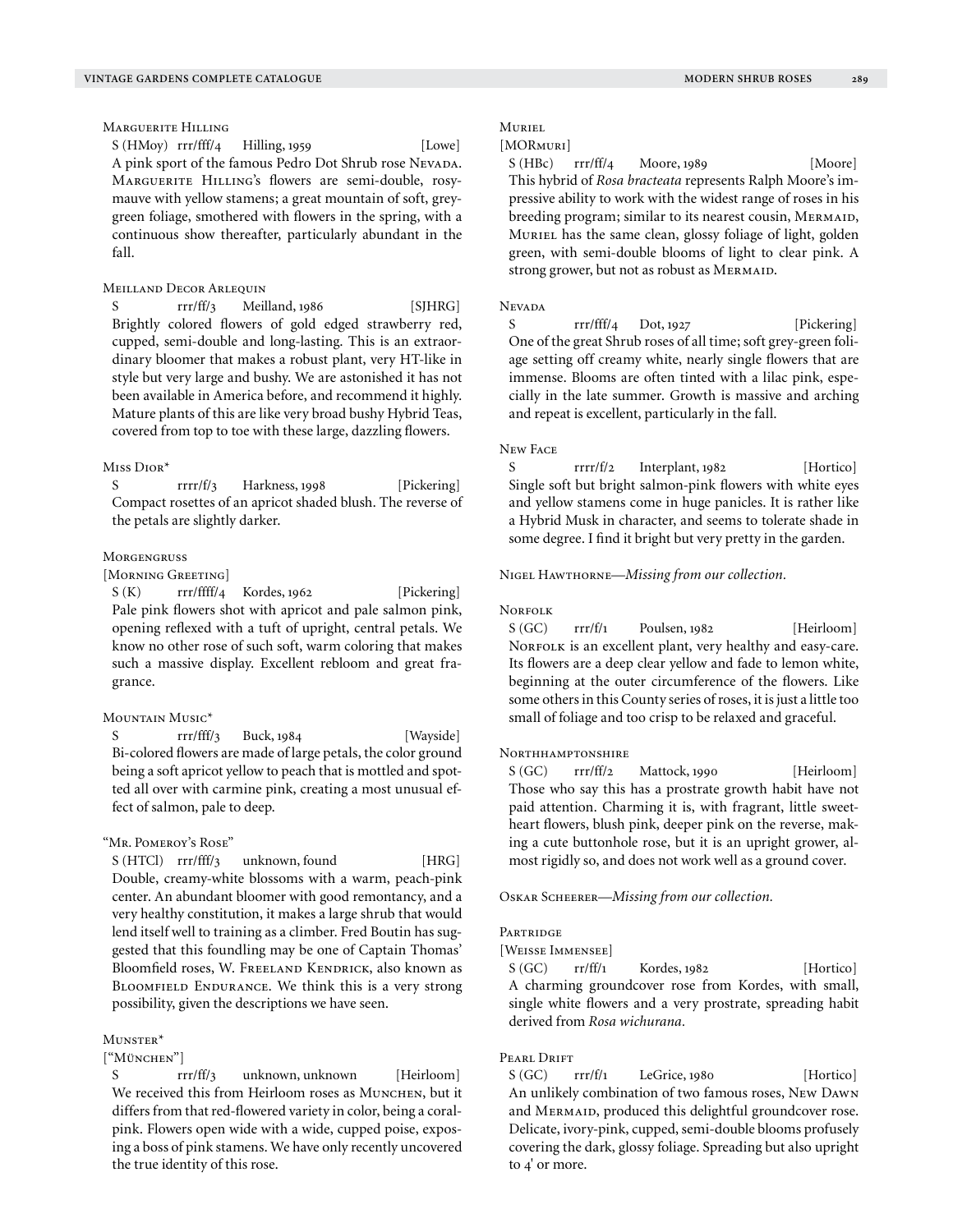PERPETUAL RED—*Missing from our collection*.

#### "Petite Pink Scotch"

S (GC) rrr/-/1 Batchelor, found [ARE; Batchelor] A charming, thorny little devil, with very double little flowers of soft pink which last a very long time on the shrub; foliage fine and very small.

## Pheasant

[Heidekönigin]

S (GC) rr/-/1 Kordes, 1985 [SJHRG; Freeman] (Min)

A fine ground-cover rose of soft, clear pink with wavy, rounded and indented petals that have the look of the Tudor rose. Very low and broadly spreading with a very extended bloom, heaviest in midsummer.

"Pike's Peak" (see Prairie Fire)

#### PINK BELLS

S (GC) r/f/1 Poulsen, 1983 [Hortico] (Min)

A spreading groundcover with very double, rosette-form, deep pink blooms that smother the branches in May and offer a scattering through the summer. Very tiny, glossy foliage, and dense growth.

Pink Robusta—*Missing from our collection.*

## Pink Star

S (GC) rrr/f/2 Interplant, 1978 [SJHRG] Handsome deep pink flowers pale to deep rose, semi-double blooms which are nearly circular in appearance with creamy stamens. These cluster dramatically on a plant with tough, glossy foliage and a spreading habit; excellent for a high ground cover.

## Poulsen's Park Rose\*

S rrr/-/5 Poulsen, 1953 [Schultheis] Clusters of flowers of bright, true pink, cupped and borne abundantly on a vigorous arching shrub.

#### Prairie Fire\*

["Pike's Peak"]

S rr/f/3 Phillips, UOM, 1960 [Historical Roses] Clear, bright-red flowers of seven petals, in modest clusters held aloft; the centers are bright yellow on opening, quickly fading to white. An old and worthy shrub that is rarely offered today, we have grown this for years under the erroneous name of Pike's Peak, the name we received it under. A fine and very hardy Shrub rose with wonderful fruit production.

# Prairie Harvest

 $rrr/ff/3$  Buck, 1985 [Sequoia] Very high-centered flowers of soft apricot tinted orange and salmon, shaded maize yellow. A healthy, easy-care Shrub rose.

## Prairie Princess

| S | rrr/f/2 | Buck, 1972 | [RYT]                                                      |
|---|---------|------------|------------------------------------------------------------|
|   |         |            | Light coral-pink cups of twenty petals or so, showing soft |
|   |         |            | yellow stamens, appear continuously throughout the sea-    |

son. One of Griffith Buck's very finest, hardy shrub roses.

## Pruhonice—*Missing from our collection.*

#### RACHEL BOWES LYON

S rrr/fff/2 Harkness, 1981 [Humenick] A rare creation full of character; RACHEL BOWES LYON is a seedling from *Rosa californica* with soft orange-pink, cupped flowers, and the pungent scent of our wild native rose. It grows compactly and blooms steadily all season.

## Radway Sunrise

S rrr/f/3 Waterhouse Nsy., 1962 [Hortico] Not a tall grower, but very stout and bushy with flowers in the tradition of MUTABILIS, opening golden yellow, changing to saffron, coral, red-orange and finally dusky crimson; a brilliant display that takes the colors of the rather muddy rose, JOSEPH's COAT, and cleans them up with its simple, single form.

## **RAINBOW**

S rrr/-/5 Mattock, 1974 [SJHRG] Not to be confused with the old striped sport of the Tea rose PAPA GONTIER, this modern shrub has much to recommend it: large, double flowers of peachy-salmon shaded with orange and lemon, and undergoing a color change like Muta-BILIS. Can serve well as a small climber as well as a shrub.

# **RAUBRITTER**

S (GC)  $o/f/1$  Kordes, 1936 [Huntington] This is the rose that tumbles into many an English garden pool, including the central pool at Mottisfont Abbey. Its very very globular, shell-cupped pink flowers are unlike the flowers of any other rose I know. Low, to about 3' and mounding, covered with bloom in May and June. Has the unfortunate habit of not dropping its faded, brown petals, requiring the help of the shears to face the end of summer with dignity.

Ravensberg—*Missing from our collection.*

RED BLUSH—*Missing from our collection*.

## ROBE DE SOIE\*

S (GC) rrr/fff/1 Lens, 1996 [Hortico] Perfect single flowers of pearl pink to white with a fresh boss of yellow stamens are gathered in fan-shaped clusters that look up and outward from their lush green perch on the ground.

## ROBE FLEURIE\*

 $S(GC)$  rrr/fff/1 Lens, 1995 [Hortico] BALLERINA in a ground-covering form, this seedling of that famous Pemberton rose adds fragrance to the list of fine qualities. Single flowers in large domed clusters, pale rose to blush pink.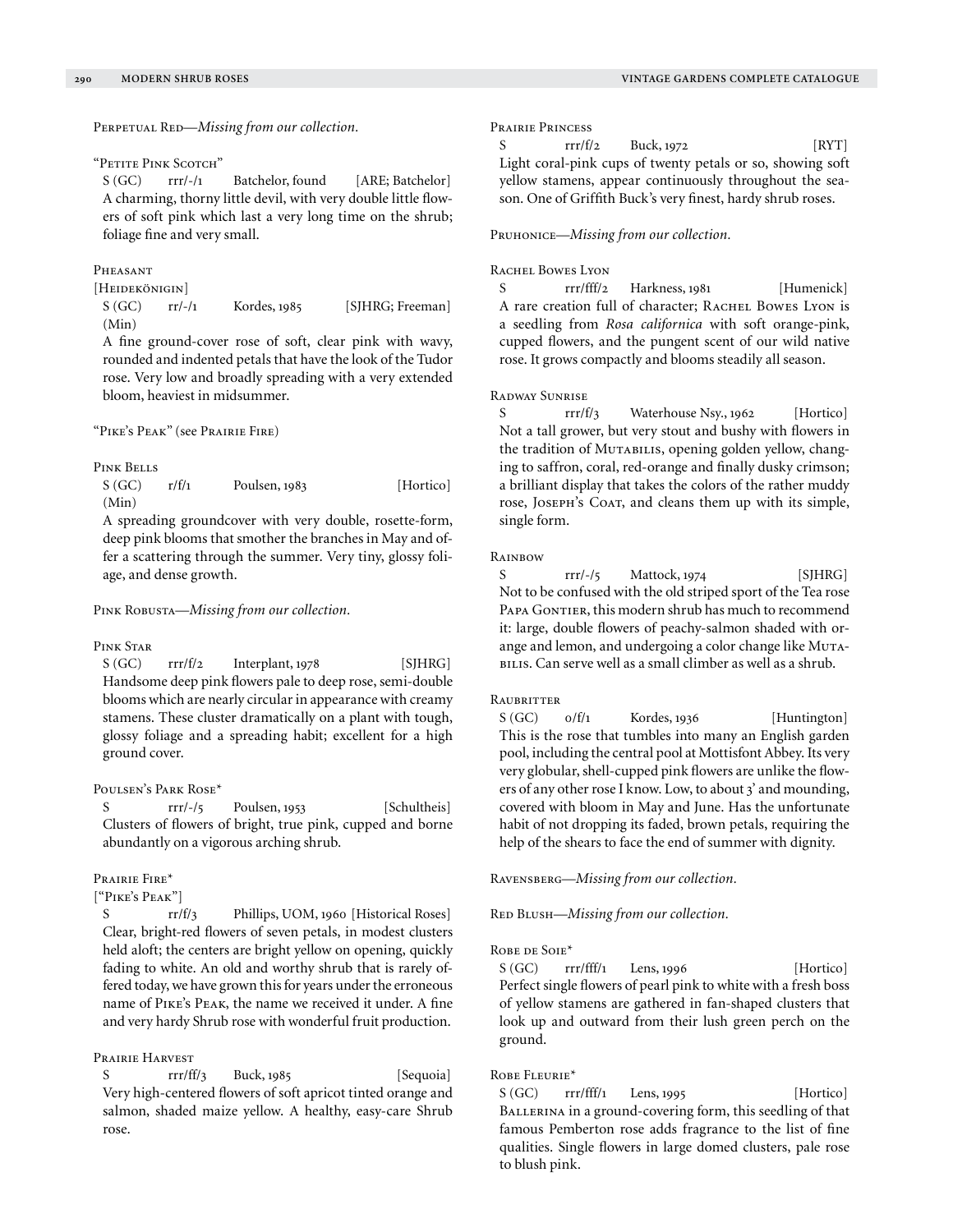# ROCHESTER CATHEDRAL

S rrr/fff/2 Harkness, 1985 [Heirloom] Very double, globular, rose-pink blooms adorn this robust and handsome shrub, clothed with dark, healthy foliage. Flowers are like small cabbages with heart-shaped, pointed petals. A little-grown rose from Harkness that should be in many more gardens, so easy is its care.

RÖDINGHAUSEN—*Missing from our collection*.

# Romanze—*Missing from our collection.*

## Rosy Cushion

 $S(GC)$  rrr/f/2 Ilsink, 1979 [Hortico] We first saw this rose at Wisley several years back in a large bed of ground-cover roses, most of which were rather upright and spreading. Rosy Cushion reminded me very much of Ballerina, but with larger, single, bright-pink flowers with white eyes, and its habit is more robust with larger, very handsome, glossy foliage. A splendid shrub that will cover quite a bit of ground. Very similar in a lighter tint with a slightly salmon shading is the shrub rose SMARTY.

# ROTE MAX GRAF-Missing from our collection.

## Running Maid

 $S(GC)$  rrr/f/1 Lens, 1985 [Hortico] A very prostrate plant, one that really does trail and make an effective ground cover with glossy, pointed leaves of deep green, this Louis Lens introduction is one of the nicest he has offered of this type, with single, prancy flowers of cherry-lavender with a white eye and white stamens. Nice!

## Sadlers Wells

S rrr/f/3 Beales, 1983 [Hortico] Very vivid flowers of light, warm pink, edged with bright cherry red, are single or nearly so, and elegantly wavy and poised. Blooms come in moderate clusters steadily through the summer and fall. Honoring the London Theater house where great operas are staged in English. SADLERS WELLS has become a special favorite of mine, despite its deficiency of fragrance.

# **SCHARLACHGLUT**

[Scarlet Fire]

S  $r/f_3$  Kordes, 1952 [Pickering] An unusual shrub rose from a cross between the Poppy ROSE (ROSE PAVOT) and a Hybrid Tea. Its bright red single flowers are quite lovely and set long sealing-wax-red hips on a large arching plant with soft pewter-green foliage.

#### SCHMETTERLING\*

S  $r/f/5$  Müller, 1905 [SJHRG] A hybrid of *Rosa foetida*, possibly of *R. foetida bicolor*. Double flowers are scarlet edge broadly on a yellow ground. A large spreading plant, sometimes used as a climber.

# Sea Foam

 $S(GC)$  rrrr/fff/1 Schwartz, 1964 [UC Davis] A rose of exceptional abilities that puts the recent spate of Groundcover roses to shame. Sea Foam quickly makes a dense, spreading shrub that fills in before it reaches out. Its foliage is small, very glossy and a rich carpet on which the double white flowers spread their foam.

#### Serendipity\*

 $S (HT)$  rrr/ff/3 Buck, 1978 [Sequoia] Soft orange-peach flowers of perfect scrolled bud form has the look of a Hybrid Tea, but a much bushier and spreading growth habit. Apple fragrance and cold and disease resistance.

## Sevilliana

S rrr/ff/2 Buck, 1976 [Harrisons] SEVILLIANA is a unique creation; few spotted roses exist and this is surely the prettiest; soft, scarlet-pink, nearly single, stippled heavily with red freckles, fading pale salmon rose with pink spots. Subtly scented and repeating well.

## **SMARTY**

 $S(GC)$  rrr/-/1 Ilsink, 1979 [Hortico] This sister to Rosy Cushion is more prostrate and spreading with very delicate, rose-pink, single flowers in very large clusters. The display of color is phenomenal, the foliage handsome in its own right, without the flowers.

# Spanish Rhapsody\*

S rrr/fff/2 Buck, 1984 [Northland Rosarium] Griffith Buck certainly mastered the spotted rose, and SPANISH RHAPSODY may be his most perfect creation in that genre; soft salmon-pink flowers are spotted, or dashed with salmon red, the petals perfectly formed in a full, scalloped form.

#### **SPARRIESHOOP**

S rrr/ff/3 Kordes, 1953 [reversion] Perhaps the best known of Kordes' Shrub roses in America; large single rose-pink flowers with light-yellow stamens come in impressive, upright clusters and set large fruit. A very upright and vigorous shrub with great clusters of large blooms.

## Sunbonnet Sue\*

S rrr/f/3 Buck, 1984 [Roses Unlimited] Golden apricot blooms are tinted with salmon pink, full, shapely and very fragrant.

#### Sunny June

S rrr/ff/2 Lammerts, 1952 [UC Davis] A very popular rose still in California, charming everyone with its bright, canary-yellow, five-petaled flowers. Bushy, floriferous and vigorous, but not overly tall.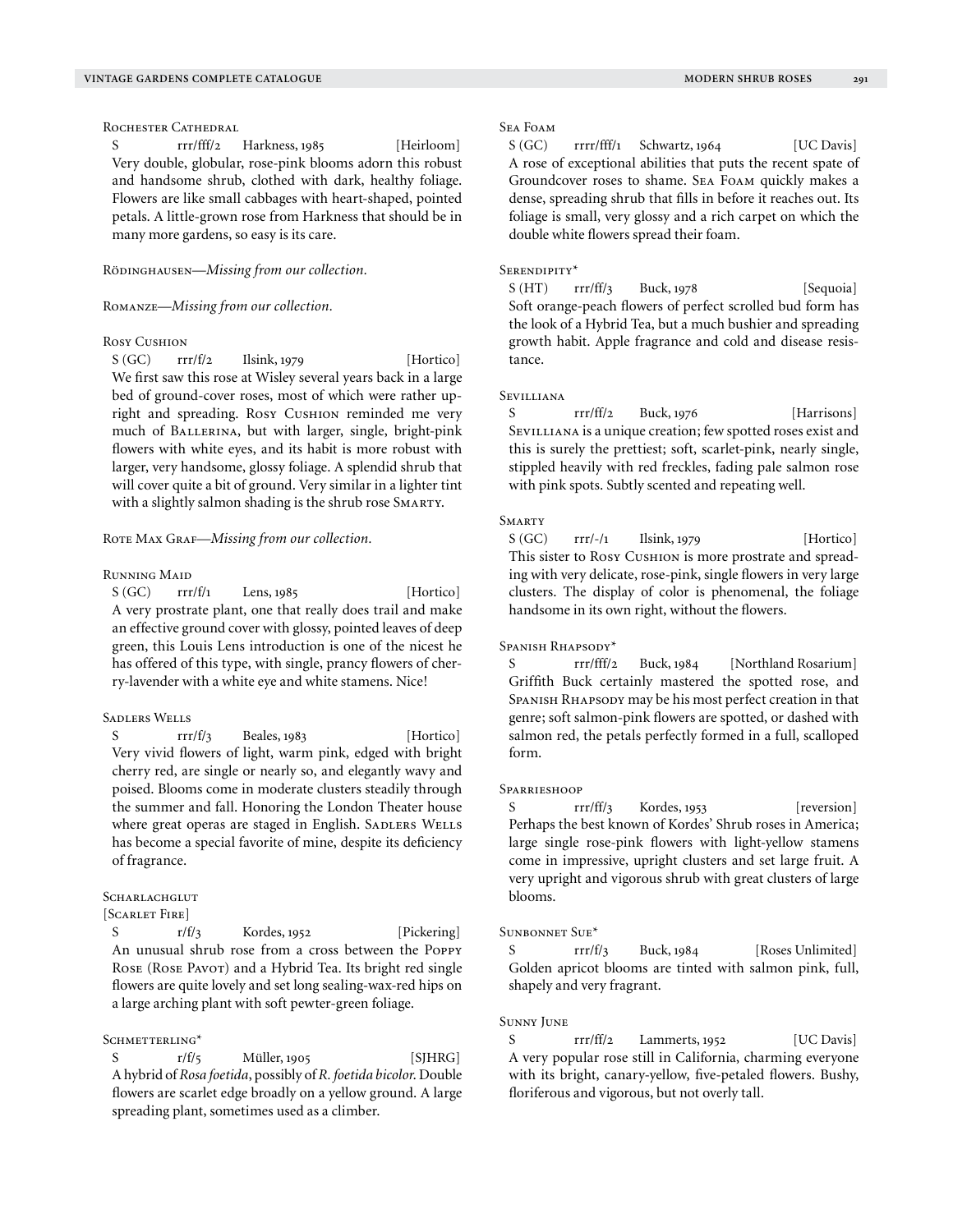# Surf Rider

S rrr/fff/3 Holmes, 1968 [Hortico] This sister seedling to the renowned shrub rose, SALLY HOLmes (classified as a Hybrid Musk), has not the spectacle of bloom but a great deal more fragrance, with an equally robust and healthy habit, more spreading and procumbent. Flowers creamy-white, semi-double, touched with blush pink.

# **SURREY**

 $S(GC)$  rrrr/f/1 Kordes, 1988 [Hortico] Cupped blooms of light pink blushed with salmon, blooming steadily on a low, spreading shrub of impeccable quality; very glossy, care-free foliage, and a dense habit that truly smothers the weeds beneath.

## **STICCEY**

 $S(GC)$  rrr/f/1 Poulsen, 1991 [SJHRG] A ground-covering type which does not spread broadly, and is better used as a pot rose or for a small spot in the foreground where the rarity of its coloring can be appreciated. Flowers are semi-double with scalloped petals and amber stamens, peachy-apricot tinted buff and tan and lavender.

## Swany\*

S (GC) rrrr/ff/4 Meilland, 1978 [Hortico] (MinCl)

A remarkable rose; one to grow as a small ground-cover or hanging basket. Flowers are very double, ivory with pink shades in the bud with a sweet scent. An everblooming fool! This makes one of the best ground-covering roses we know.

# **SYLT**

S rr/-/1 Kordes, 1981 [SJHRG] A beautiful, ground-covering shrub with large, bright crimson single flowers which incurve and twist in a very lively fashion, this recent rose has a good later rebloom and sets a spectacular crop of long, orange-red hips.

#### The Faun\*

S rrr/fff/2 Poulsen, 1995 [Heirloom] An old-fashioned bloom of pinky buff, small and very charming, on a bushy shrub, somewhat spreading. Very lovely scent!

## TIGRIS\*

S rrr/-/1 Harkness, 1986 [Sequoia] Jack Harkness' historic hybrid from *Rosa persica*; a wirey plant laden with tiny foliage in a delicate bramble of slim stem and thorn; the flowers are deep, true yellow with a central blotch of dark maroon purple.

## VERDI-Missing from our collection.

# Vogelpark Walsrode

S rrr/ff/3 Kordes, 1988 [Rupert] A charming shrub which is new to us from Kim Rupert; flowers light pink, scrolled in the bud, opening informally and making a cool, pale effect. Excellent foliage.

## Wanderin' Wind

S  $rrr/fft/3$  Buck, 1973 [Hahn] Hybrid Tea-styled blooms of light and deep pink, open wide and scalloped, with a rich, fruity fragrance. Bushy and very floriferous.

# WEIHENSTEPHAN

 $S$  rrr/f/3 Kordes, 1964 [SJHRG] Large clusters of small flowers on this beautiful shrub make a unique statement in pinks; rose pink reversed rose red with tints of blue and scarlet. Vibrant and glowing. Honors the locale of a famous school of gardening in Germany.

#### Weisse aus Sparrieshoop

[White Sparrieshoop]

S rrrr/ff/3 Kordes, 1962 [Pickering] Single white flowers of 4 inches or so in large clusters, the petals held somewhat apart and etched with pink all over in cool weather. Robust and tall; a color-sport of the equally fine Sparrieshoop. Very quickly makes an impressive plant smothered with flowers all season. This has the stature of a rose like SALLY HOLMES, but a great deal more poise and liveliness of flower.

## WHITE BELLS-Missing from our collection.

## WHITE FLOORSHOW\*

 $S(GC)$  rrr/f/1 Harkness, 2001 [Hortico] Flowers are more double than others in this Harkness ground-cover series. Pure white sets beautifully against the pewter green foliage.

#### WHITE SPRAY

 $S$  rrr/-/1 Lens, 1980 [SJHRG] I am much enamored of this plant with its small, glossy, dark green leaves and herringbone sprays of very small, single white flowers that grow flat along the ground. Not to be confused with LeGrice's Floribunda of the same name, a very large-flowered rose, also white.

## WILHELM HANSMANN

 $S (K)$  rrr/f/3 Kordes, 1955 [SJHRG] Wavy-petaled flowers of 3 inches or so, semi-double and quite striking, the color is deep bloody-scarlet, bright and clear, darker at the edges with small white eyes and deep golden yellow stamens. The plant is large, handsome, and trouble-free.

# **W**ÖRLITZ

S  $rrr/f/3$  Berger, W., 1962 [SJHRG] Large flowers come singly on strong stems, semi-double, coral orange with a cream center tinted lavender, cream stamens with orange filaments. This is a rose of lively coloring which makes a handsome, easy care shrub.